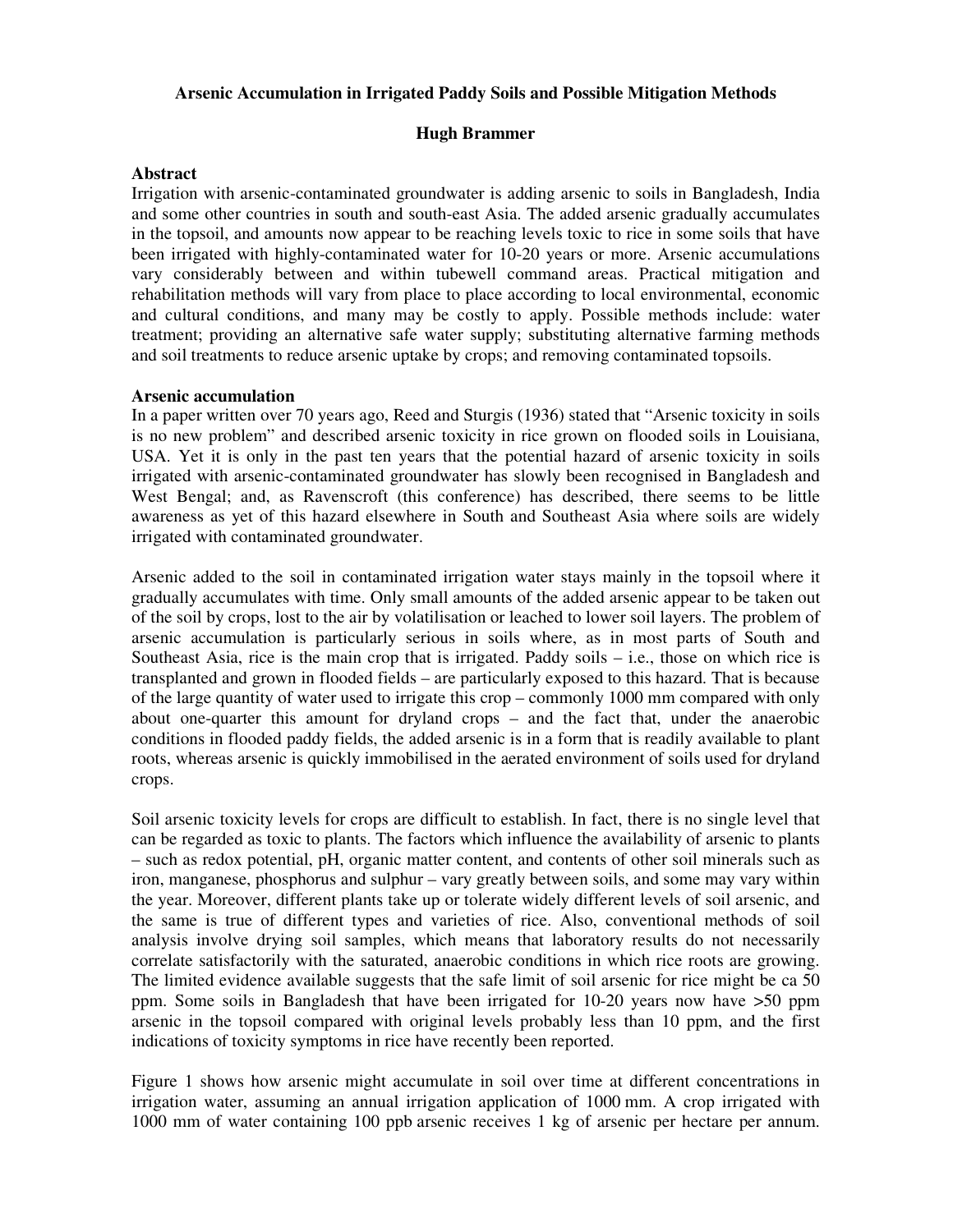That is equivalent to the addition of 0.56 mg/kg per year when mixed into 10 cm of cultivated topsoil. At this concentration, it could take several decades before significant changes in soil arsenic levels could be differentiated from an uncontaminated background of 5–10 mg/kg of arsenic. Assuming this background, the arsenic loadings in Figure 1 have been shaded according to the following tentative interpretative guide:  $\langle 5 \rangle$  mg/kg: loading is indistinguishable from background; 5–15 mg/kg: marginal probability of distinguishing the loading from background; and >50 mg/kg: probably distinguishable from background. Actual loading rates will vary from place to place with the amount of irrigation water applied and arsenic concentrations in the water.

Not all of the arsenic in groundwater delivered from tubewells actually reaches the fields irrigated. In most arsenic-affected areas of the Bengal Basin, groundwater is rich in iron. On exposure to the air, this iron is oxidised and precipitated as hydroxides, which then adsorb arsenic. Hossain (2005) reported that arsenic concentrations in the irrigation water at one 4-ha tubewell site in Bangladesh that had been used for 15 years decreased from 136 ppb at the wellhead to 68 ppb at the end of the distribution channel. He also found that, in fields near the wellhead, the arsenic concentration in the topsoil was 61 mg/kg, but it decreased to  $\langle 20 \rangle$  mg/kg (minimum 11 mg/kg) over the outer one-third of the command area (Figure 2). Therefore, the concentration of arsenic in water measured on delivery from a tubewell is not a reliable indicator of the amount of arsenic actually added to soils within different parts of a command area. This factor needs to be taken into account in soil, water and crop sampling within irrigation command areas.

# **Mitigation methods**

Historically, most of the studies on arsenic-contaminated land and soils have been carried out in developed countries, either on mining or industrial waste sites or on aerated soils contaminated with arsenical pesticides or other treatments. However, few, if any, of the reclamation or mitigation methods used on such land and soils appear to be practical for small-scale rice farmers, and more appropriate methods need to be found. The need to test and propagate such methods is urgent: in some places, soils are already approaching arsenic levels that could reduce crop yields; and even before that threshold is reached, annually increasing soil arsenic levels are increasing arsenic levels in rice grown on affected soils and thus increasing the amounts of arsenic ingested by local consumers.

Mitigation and rehabilitation methods that might be practical will vary from place to place according to local environmental, economic and cultural conditions. Possible methods are listed in Figure 3 and are reviewed briefly below.

Water treatment. The simple filtration methods used for domestic water supplies and more sophisticated methods used for treating urban supplies appear to be impractical for treating the enormous quantities of water used for irrigation (especially of rice) because of the cost, institutional needs and engineering involved. However, as was described earlier, considerable amounts of arsenic are co-precipitated with ferric iron in distribution channels before irrigation water reaches fields. Methods need to be tested to increase this reduction of arsenic contents by, for example, providing field or overhead settling tanks, increasing turbulence of flow in channels, adding ferric iron material to settling tanks or channels, or growing hyperaccumulator plants in settling tanks (see below).

Alternative irrigation supply. Wherever possible, an alternative source of arsenic-free irrigation water should be provided. Opportunities for substitution will differ between areas. In most affected parts of Bangladesh and West Bengal, exploiting deep aquifers (below about 150 m) will be the most practical method where groundwater availability and quality are proven to be satisfactory. Surface-water supplies might be used where they are not already fully exploited, and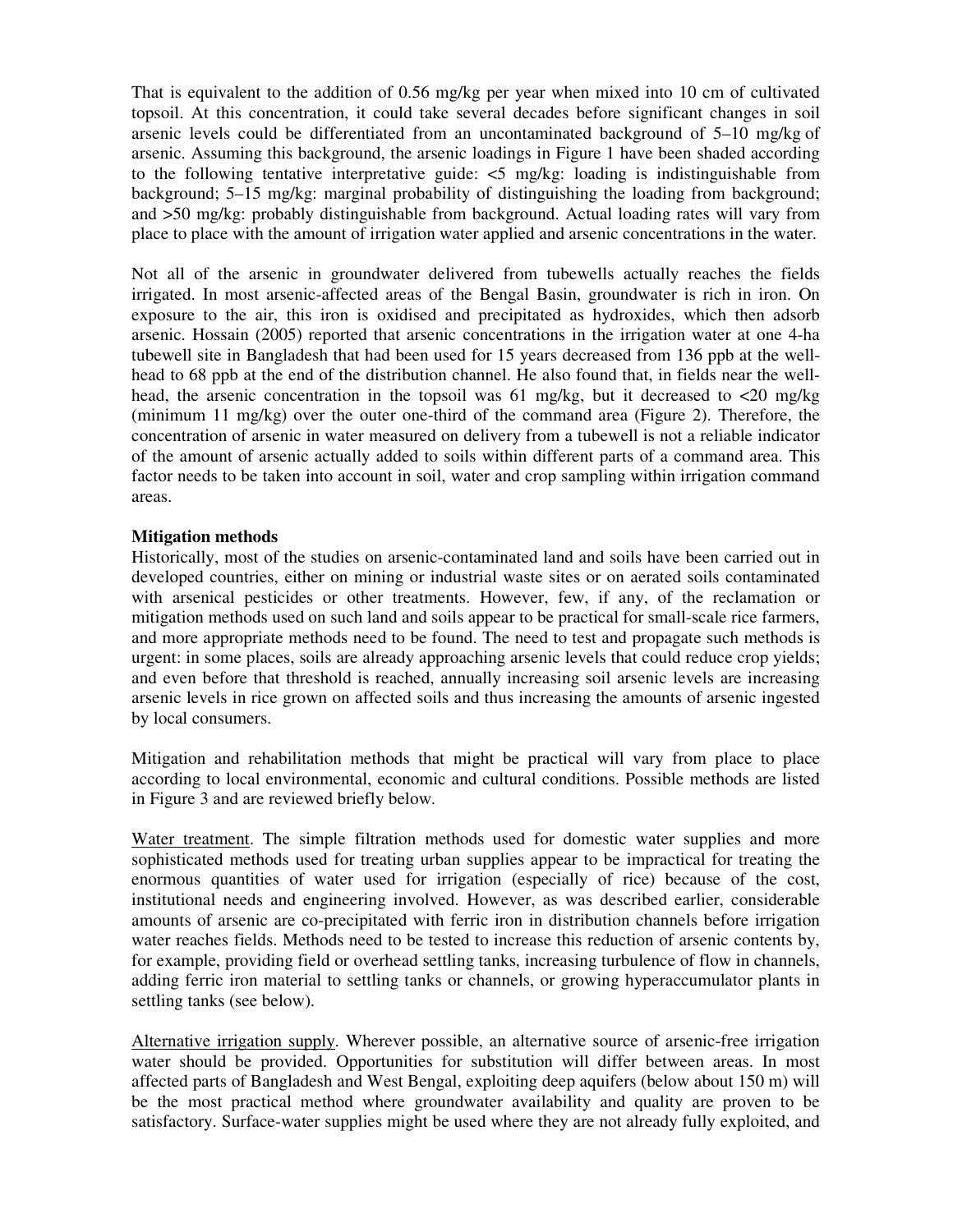it might be possible to construct dams in some hill valleys to create reservoirs for irrigating downstream floodplain land. However, these alternative irrigation sources are generally much more costly to provide, operate and maintain than existing shallow tubewells, and subsidies may need to be provided. The costs need to be weighed against the increasing health, social and economic costs of continuing irrigation with contaminated water.

Alternative farming methods. Arsenic in irrigation water applied to dryland crops grown on aerated soils is rapidly adsorbed by ferric iron; also, dryland crops need much less irrigation water than paddy rice. Therefore, substituting dryland crops such as wheat or maize for paddy rice, or growing rice as a dryland crop, could reduce the problem of arsenic contamination of soils and food crops. However, for the majority of farmers in south and southeast Asia, rice is by far the preferred crop option, culturally and economically, and much of the land currently irrigated is better suited to paddy rice than for dryland crops (including rice grown as a dryland crop). Additionally, on seasonally-flooded land, arsenic added and 'fixed' in aerated soils during dry-season irrigation might become available again to a following rice crop grown in the monsoon season. Research is in progress to breed arsenic-tolerant rice varieties, but the use of such varieties would not reduce the accumulation of arsenic in soils, so it might provide only a short-term interim measure until an alternative safe irrigation supply could be provided. Various ferric iron materials that adsorb arsenic have been tested for use on industrially-contaminated land, but the value of using such materials on paddy soils where the iron would be reduced seems doubtful, although locally-appropriate methods deserve testing. A practice long used in the southern United States, of allowing rice fields to dry out completely for 10–14 days prior to the panicle initiation stage, reduces arsenic uptake but also reduces potential crop yields, which might not be acceptable to small farmers.

Rehabilitation methods. Even where an arsenic-free irrigation supply can be provided, it will be desirable to reduce arsenic concentrations in affected soils to restore crop yields and/or reduce crop uptake of arsenic. High arsenic levels will persist in contaminated soils for many years because of the low rates of leaching and other losses. Substituting uncontaminated irrigation water should dilute arsenic concentrations in paddy topsoils during the growing season, and might enable normal rice production to be resumed immediately; and the addition of soil amendments such as ferric iron deserves testing.

The simplest and quickest way to remove the arsenic hazard in contaminated paddy soils is to remove the topsoil. This may seem a drastic solution, but the heavily contaminated layer is usually no more than 10–15 cm thick, and farmers in Bangladesh commonly sell soil for brickmaking; soil is also widely removed for building road and flood embankments, footpaths, raised house plinths and house walls. Promotion of this technique for soil rehabilitation might need government or NGO support. This practice is only appropriate for silty and clayey soils in which topsoil removal would not expose a more permeable layer unsuitable for irrigated paddy cultivation.

The practicality of using plants which take up large amounts of arsenic from soils deserves study. Such plants (hyperaccumulators) include brake fern (*Pteris vittata*), some other ferns and Indian mustard. Arsenic taken up by such plants is removed from fields when the crops are harvested. The use of brake fern and mustard might be considered where it is impractical to provide a lowarsenic irrigation supply. Water hyacinth (*Eichhornia crassipes*) is a known hyperaccumulator, but it roots in water, so it could only be used to remove arsenic from irrigation water  $-e.g.,$  in settling tanks – not from soils. The feasibility of using hyperaccumulating plants to rehabilitate paddy soils needs to be tested, together with methods to dispose safely of large quantities of plant residues with high arsenic contents and to reduce possible health risks to children, livestock and wildlife eating the plants or inhaling dust from burnt material.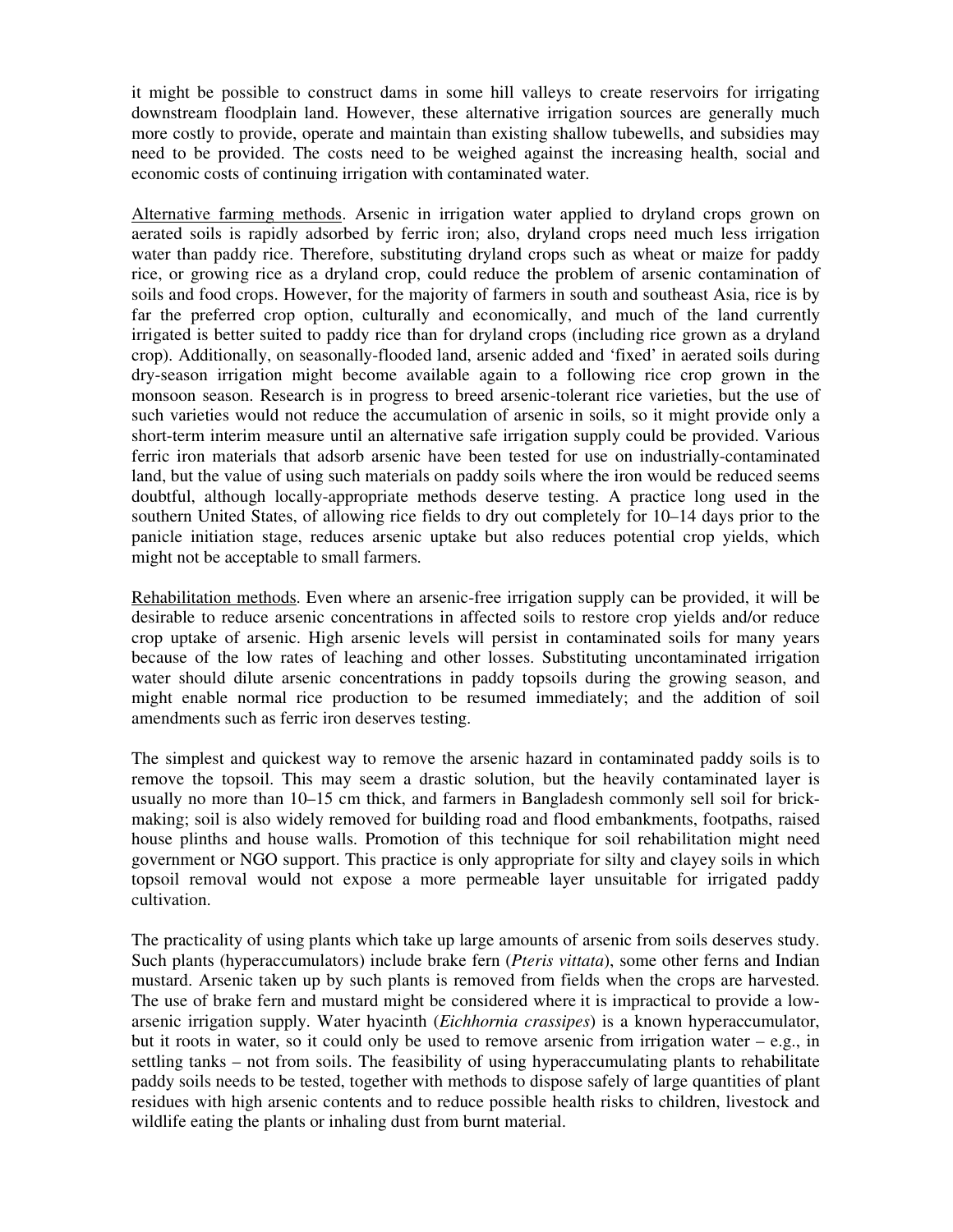**References** 

Hossain, M. B. 2005 Arsenic distribution in soil and water of a STW command area. **In** CYMMIT 2005

Ravenscroft, P. 2007. Presentation S1.2 at this conference.

Reed, J. F. and M.B. Sturgis 1936 Toxicity from arsenic compounds to rice on flooded soils. J. Am. Soc. Agronomy, 28. 6: 432–436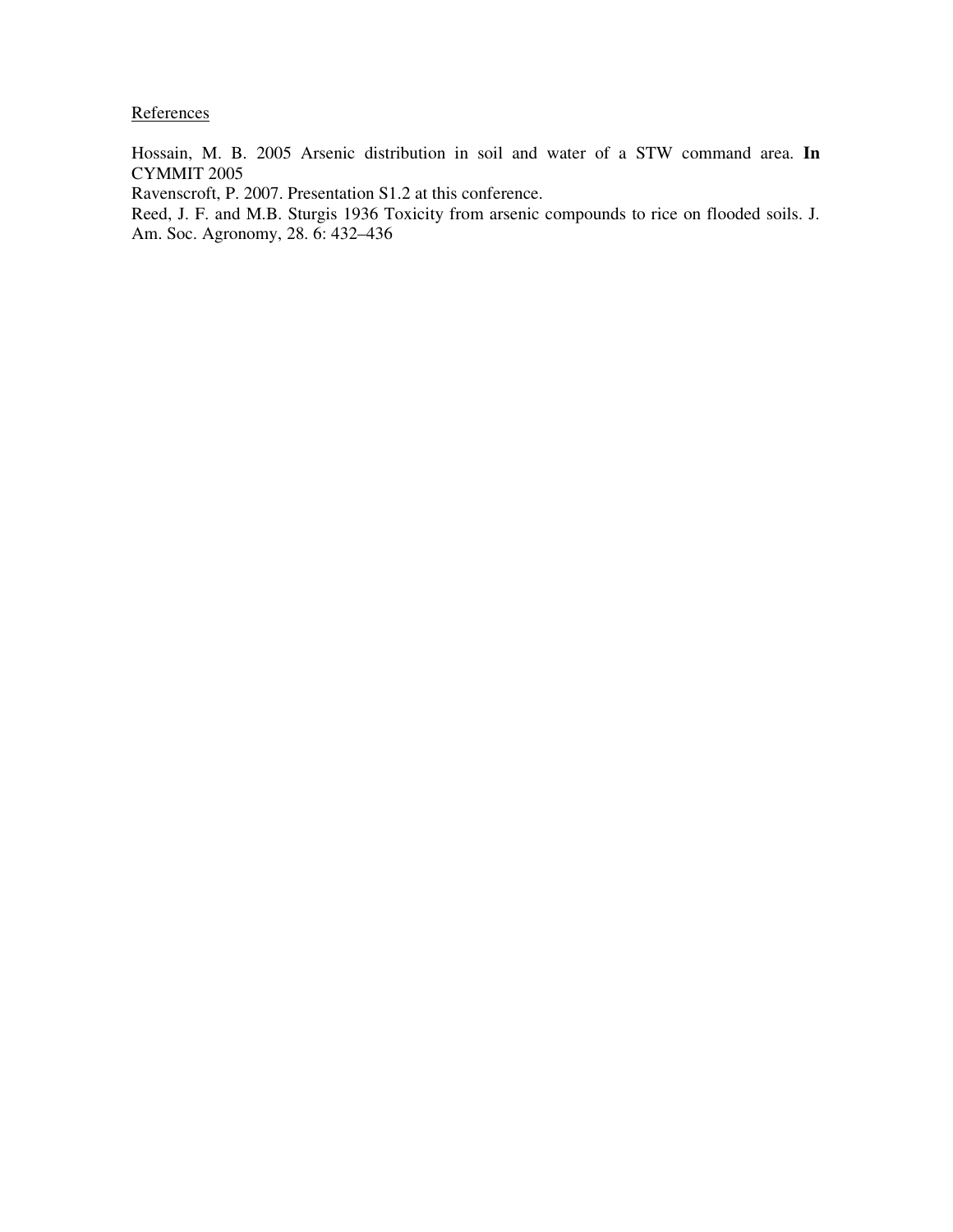|                 | Arsenic load in irrigation water (ppb) |      |       |
|-----------------|----------------------------------------|------|-------|
| <b>Years of</b> | 100                                    | 250  | 500   |
| irrigation      | Arsenic addition to soil mg/kg         |      |       |
|                 | 0.56                                   | 1.39 | 2.78  |
|                 | 2.78                                   | 6.94 | 13.9  |
| 10              | 5.56                                   | 13.9 | 27.8  |
| 20              | 11.1                                   | 27.8 | 55.6  |
| 50              | 27.8                                   | 69.4 | 138.9 |

Figure 1. Effect of arsenic concentration and time on arsenic loading of soils from irrigation water

Figure 2. (From Hossain, 2005)

Figure 3. Possible arsenic mitigation methods